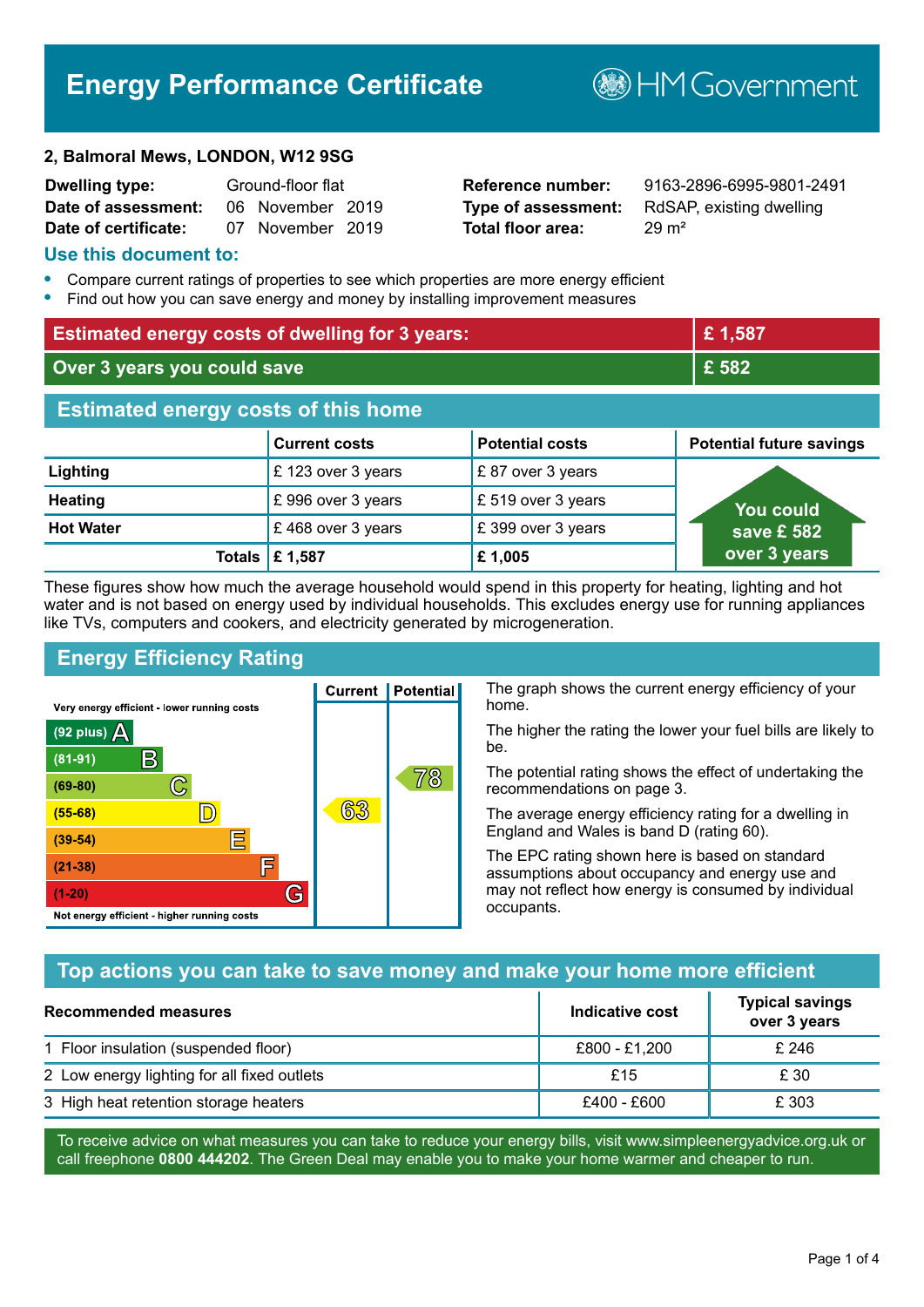**Energy Performance Certificate**

## **Summary of this home's energy performance related features**

| <b>Element</b>        | <b>Description</b>                          | <b>Energy Efficiency</b> |
|-----------------------|---------------------------------------------|--------------------------|
| Walls                 | Cavity wall, as built, insulated (assumed)  | ★★★★☆                    |
| Roof                  | (another dwelling above)                    |                          |
| Floor                 | Suspended, no insulation (assumed)          |                          |
| <b>Windows</b>        | Fully double glazed                         | ★★★☆☆                    |
| Main heating          | Room heaters, electric                      | *****                    |
| Main heating controls | Appliance thermostats                       | ★★★★☆                    |
| Secondary heating     | None                                        |                          |
| Hot water             | Electric immersion, off-peak                | ★★☆☆☆                    |
| Lighting              | Low energy lighting in 40% of fixed outlets | ★★★☆☆                    |

Current primary energy use per square metre of floor area: 409 kWh/m² per year

The assessment does not take into consideration the physical condition of any element. 'Assumed' means that the insulation could not be inspected and an assumption has been made in the methodology based on age and type of construction.

#### **Low and zero carbon energy sources**

Low and zero carbon energy sources are sources of energy that release either very little or no carbon dioxide into the atmosphere when they are used. Installing these sources may help reduce energy bills as well as cutting carbon. There are none provided for this home.

## **Your home's heat demand**

For most homes, the vast majority of energy costs derive from heating the home. Where applicable, this table shows the energy that could be saved in this property by insulating the loft and walls, based on typical energy use (shown within brackets as it is a reduction in energy use).

| <b>Heat demand</b>           | <b>Existing dwelling</b> | Impact of loft<br>insulation | Impact of cavity<br>wall insulation | Impact of solid<br>wall insulation |
|------------------------------|--------------------------|------------------------------|-------------------------------------|------------------------------------|
| Space heating (kWh per year) | 2,206                    | N/A                          | N/A                                 | N/A                                |
| Water heating (kWh per year) | .396                     |                              |                                     |                                    |

You could receive Renewable Heat Incentive (RHI) payments and help reduce carbon emissions by replacing your existing heating system with one that generates renewable heat, subject to meeting minimum energy efficiency requirements. The estimated energy required for space and water heating will form the basis of the payments. For more information, search for the domestic RHI on the www.gov.uk website.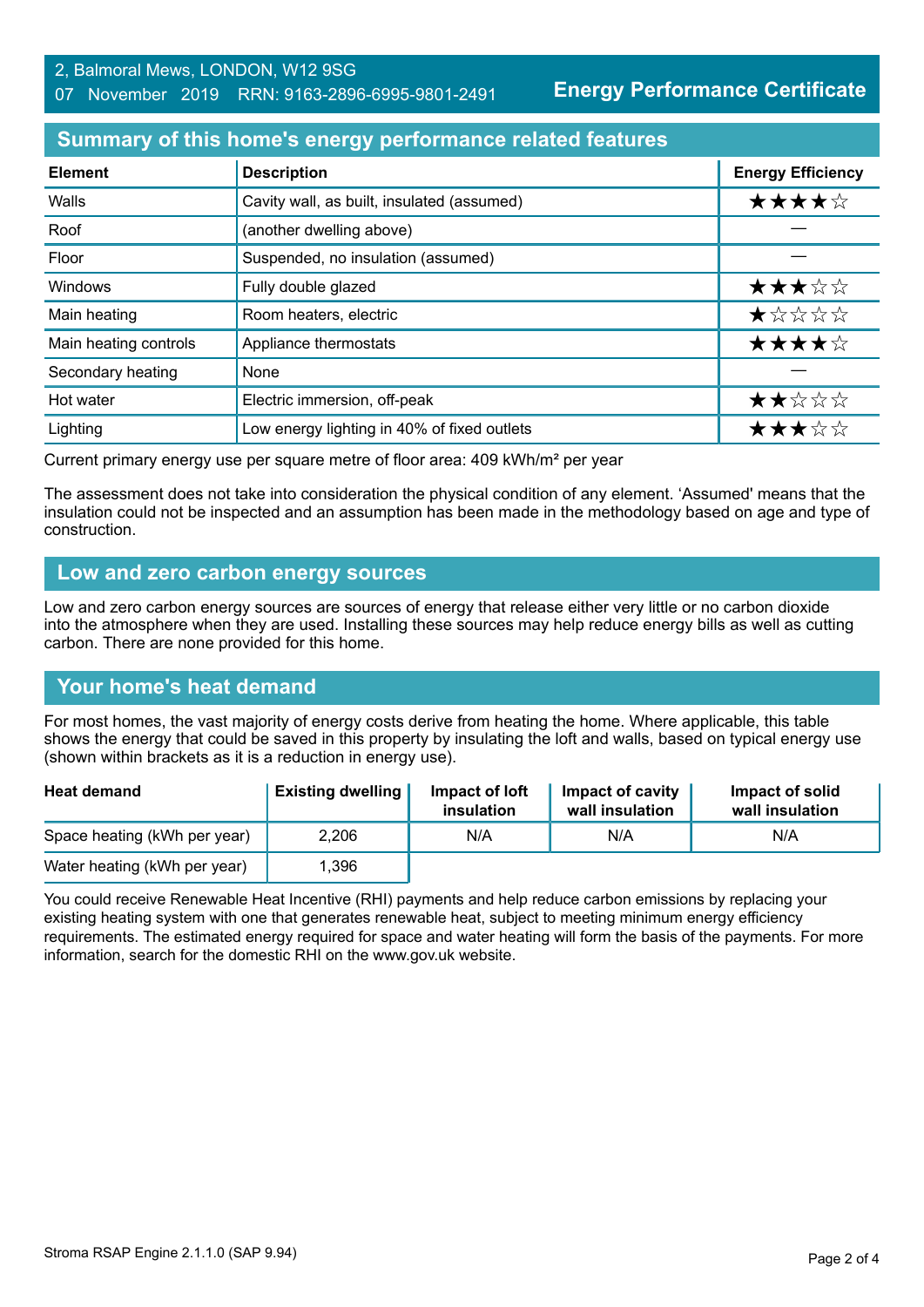#### 2, Balmoral Mews, LONDON, W12 9SG 07 November 2019 RRN: 9163-2896-6995-9801-2491

## **Recommendations**

The measures below will improve the energy performance of your dwelling. The performance ratings after improvements listed below are cumulative; that is, they assume the improvements have been installed in the order that they appear in the table. To receive advice on what measures you can take to reduce your energy bills, visit www.simpleenergyadvice.org.uk or call freephone 0800 444202. Before installing measures, you should make sure you have secured the appropriate permissions, where necessary. Such permissions might include permission from your landlord (if you are a tenant) or approval under Building Regulations for certain types of work.

| <b>Recommended measures</b>               | Indicative cost | <b>Typical savings</b><br>per year | <b>Rating after</b><br>improvement |
|-------------------------------------------|-----------------|------------------------------------|------------------------------------|
| Floor insulation (suspended floor)        | £800 - £1,200   | £ 82                               | C69                                |
| Low energy lighting for all fixed outlets | £15             | £10                                | C69                                |
| High heat retention storage heaters       | £400 - £600     | £ 101                              | C78                                |

#### **Alternative measures**

There are alternative measures below which you could also consider for your home.

- **•** Biomass boiler (Exempted Appliance if in Smoke Control Area)
- **•** Air or ground source heat pump

# **Financial Support and the Green Deal**

Green Deal Finance allows you to pay for some of the cost of your improvements in instalments under a Green Deal Plan (note that this is a credit agreement, but with instalments being added to the electricity bill for the property). The availability of a Green Deal Plan will depend upon your financial circumstances. There is a limit to how much Green Deal Finance can be used, which is determined by how much energy the improvements are estimated to **save** for a 'typical household'.

You may also be able to obtain support towards repairs or replacements of heating systems and/or basic insulation measures under the ECO scheme, provided that you are in receipt of qualifying benefits or tax credits. To learn more about this scheme and the rules about eligibility, visit www.simpleenergyadvice.org.uk or call freephone **0800 444202** for England and Wales.